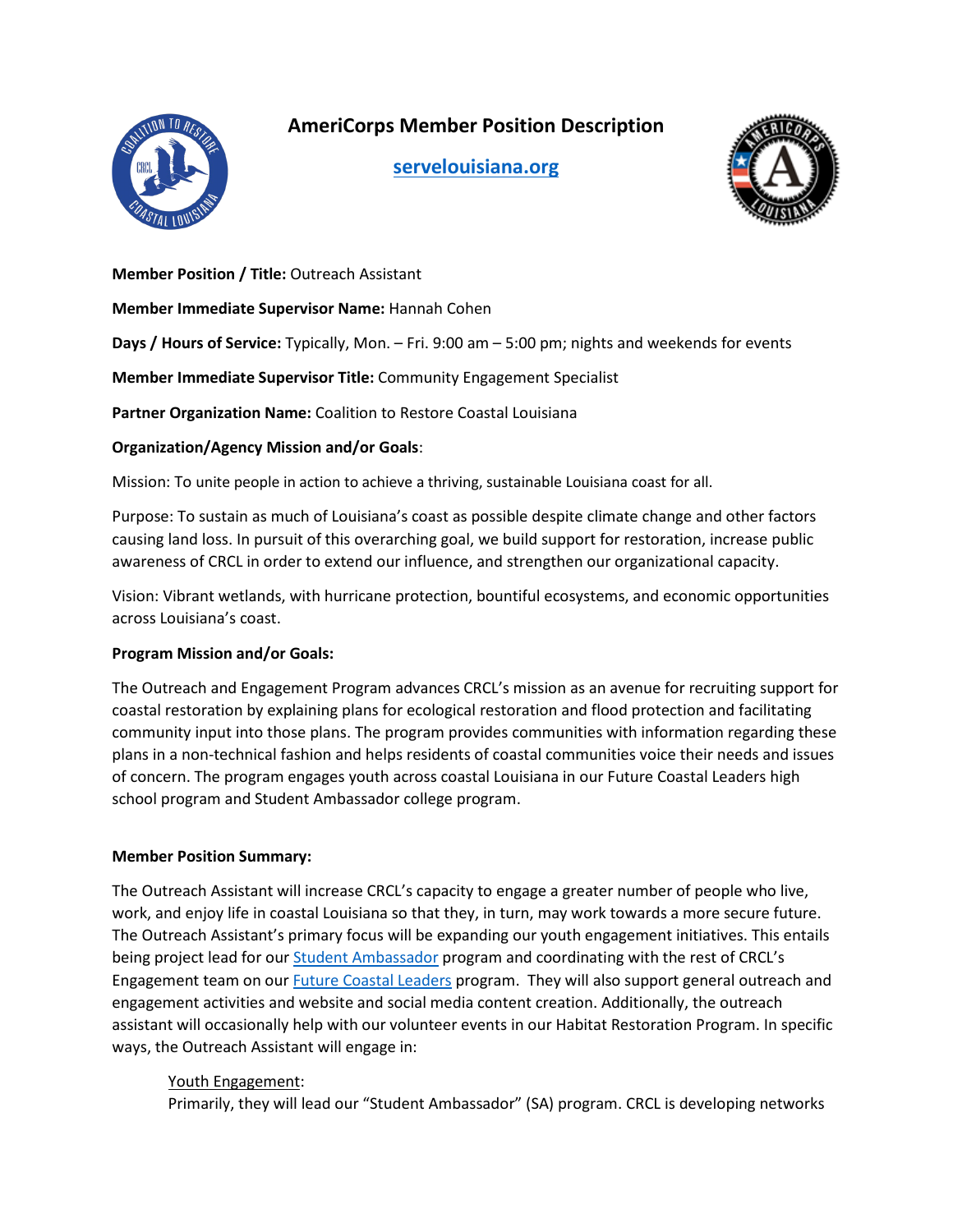through coastal LA universities and colleges by engaging students who are interested in pursuing a career in an environmental-related field. The Outreach Assistant will guide students through 30 hours of learning and engagement while helping CRCL expand our presence. This includes identifying learning and volunteer opportunities for the students, scheduling regular meetings with the cohort, advising on projects and areas of interest for students to research.

Additionally, the member will support CRCL's "Future Coastal Leaders" (FCL) program that engages high school juniors and seniors interested in our coastal environment. The Outreach Assistant will work closely with CRCL engagement program staff to coordinate this program designed to expose participants to coastal issues and professions through field trips, presentations, and experiential learning. Helping with young-adult engagement can entail evening and weekend work.

#### Additional Activities:

Support CRCL's events and logistics on an as-needed basis. This will include tabling at various events to spread awareness of issues and CRCL's activities, assisting with volunteer event logistics, and other activities. This may include evening and weekend work and at remote field locations (ie. working with volunteers in the wetlands).

#### **Member Impact:**

The Outreach Assistant will enable CRCL to engage with greater numbers of coastal residents and to do so at a deeper level. The position is integral to expanding our capacity to engage youth and young-adult audiences and to engage a greater diversity of communities. Through the SA and FCL programs, CRCL is instilling the importance of coastal restoration, conservation, and stewardship for the environment while also developing the next generation of coastal professionals. In general, increasing awareness and engagement to a greater number of coastal residents leads to a better-informed population making smarter decisions about living with the challenges of climate change. Engaging youth and the next generation of residents and professionals helps in the long-term fight to sustain our coast and communities.

#### **Essential Functions of Position**

- Work with coastal residents specifically, those who are faced with adapting to increasing flood risks and changing environmental conditions impacting their livelihoods - to provide resources that allow them to make better-informed decisions for the future of their families and communities.
- Assist with the development of informational materials to explain the anticipated impacts of climate change and plans for restoration and flood protection.
- Conduct background research on a wide variety of programs, policies, and case studies relevant to strategies for coastal communities facing climate adaptation issues.
- Collaborate with scientists, historians and other professionals to create online content (webinars, videos, and blogposts) focusing on Louisiana's land loss crisis.
- Create images and videos to be used for social media and website purposes focused on Louisiana's many land loss and sea level rise issues and success stories.